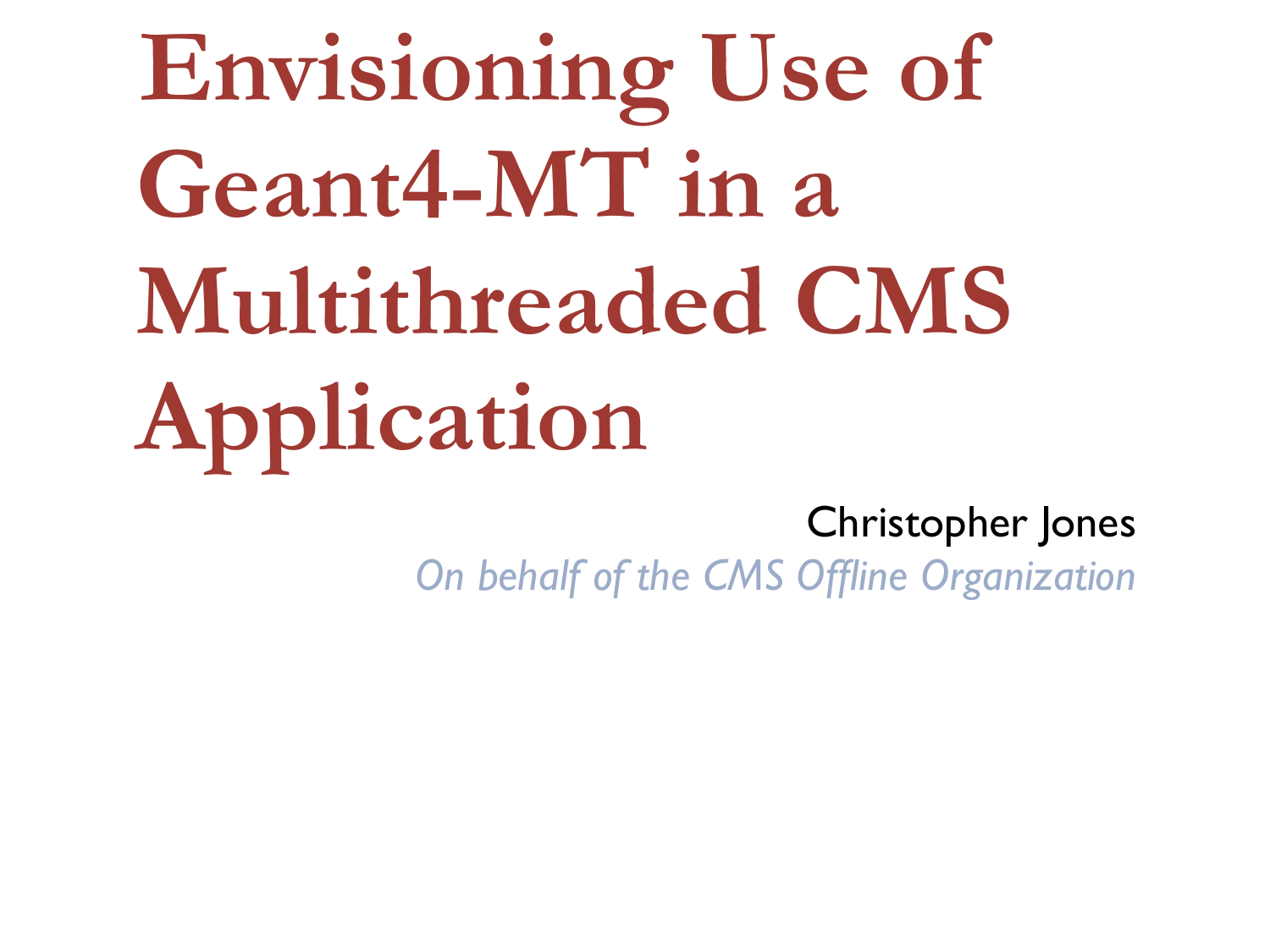



CMS uses one application for all event processing Particle generation Simulation Online High Level Trigger Reconstruction Analysis

Each event processing algorithm is encapsulated into a 'module' Geant4 is wrapped by one particular module

CMS' application controls the processing It decides which event to process next It decides the order to call each module and passes it the proper event<br>Application calls specific Geant4 functions when it is Geant4's turn to do work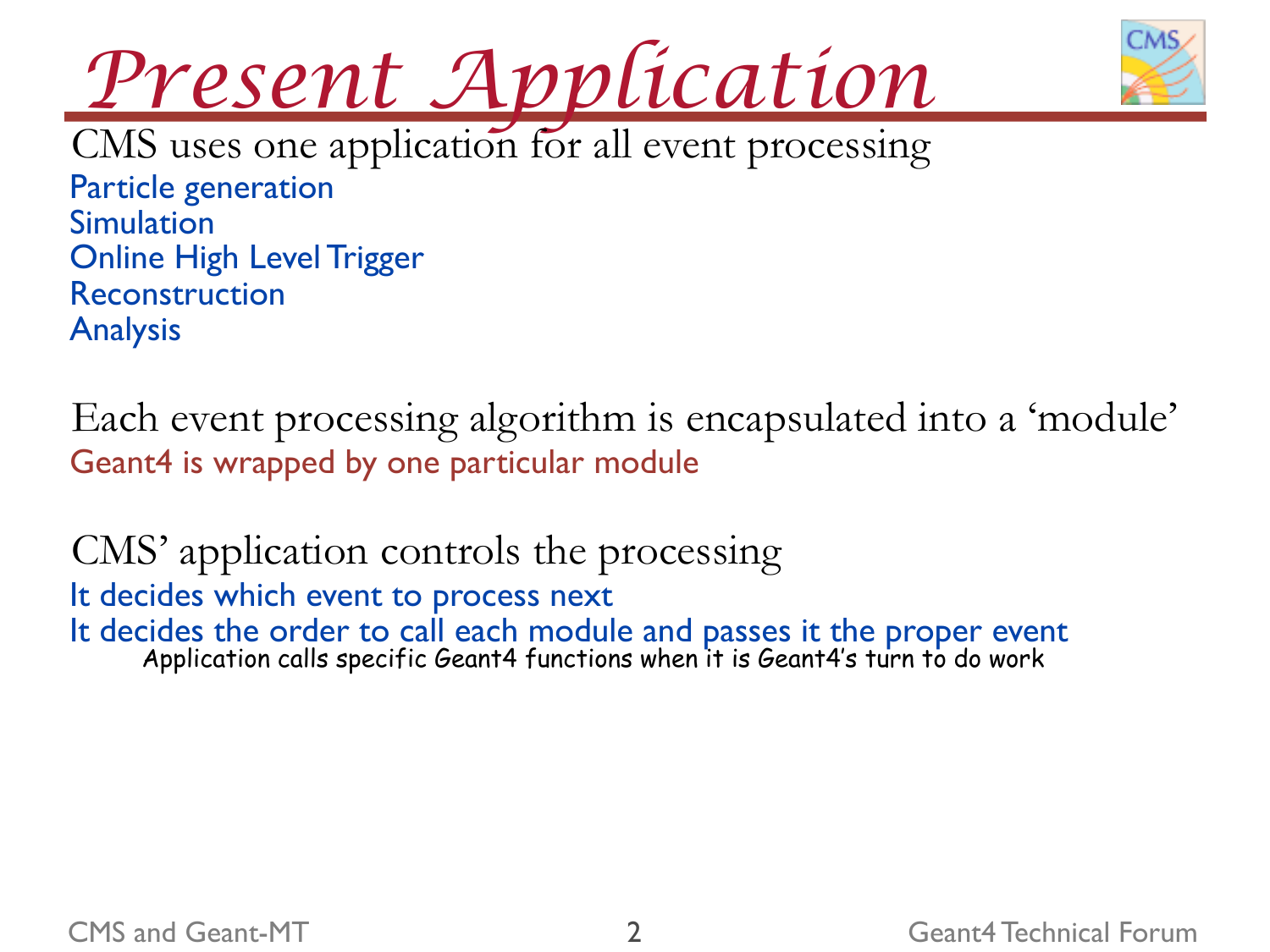## *Multithreading*



Plan for new multithreaded application Will process multiple events simultaneously Will run multiple modules processing the same event simultaneously This will all be controlled explicitly by the application

All parts need to work within one concurrency model Present application is memory resource limited in future may not be able to afford 2GB / CPU core Each additional thread requires its own stack default size on SL5 is 10MB/stack One concurrency model will allow use of only one thread pool minimizes memory<br>avoids oversubscribing available cores

Interested in Geant-MT if it can fit with this working model Where concurrency is controlled by the experiment's application<br>E.g. Application calls specific Geant methods at proper time from a thread controlled by<br>application